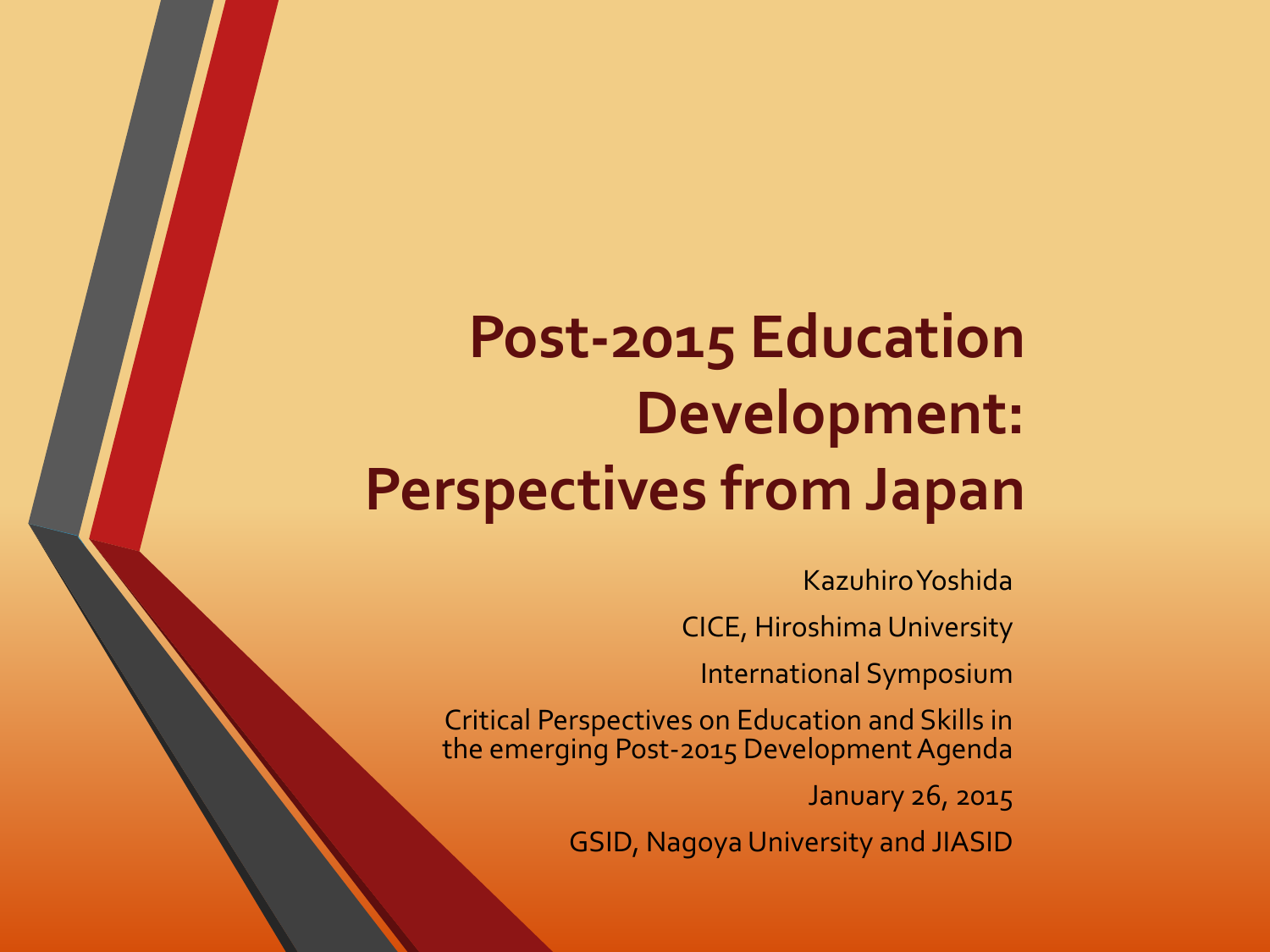## Significance of the Post-2015

Globally,

- Muscat Agreement (7 Targets +) adds to EFA (6 Goals)
- From one (two) of MDGs (8 Goals) to one of SDGs (17 Goals)
- Universal, Transformational, Aspirational
- Outcomes, Learning
- RBF under shrinking ODA/increasing partners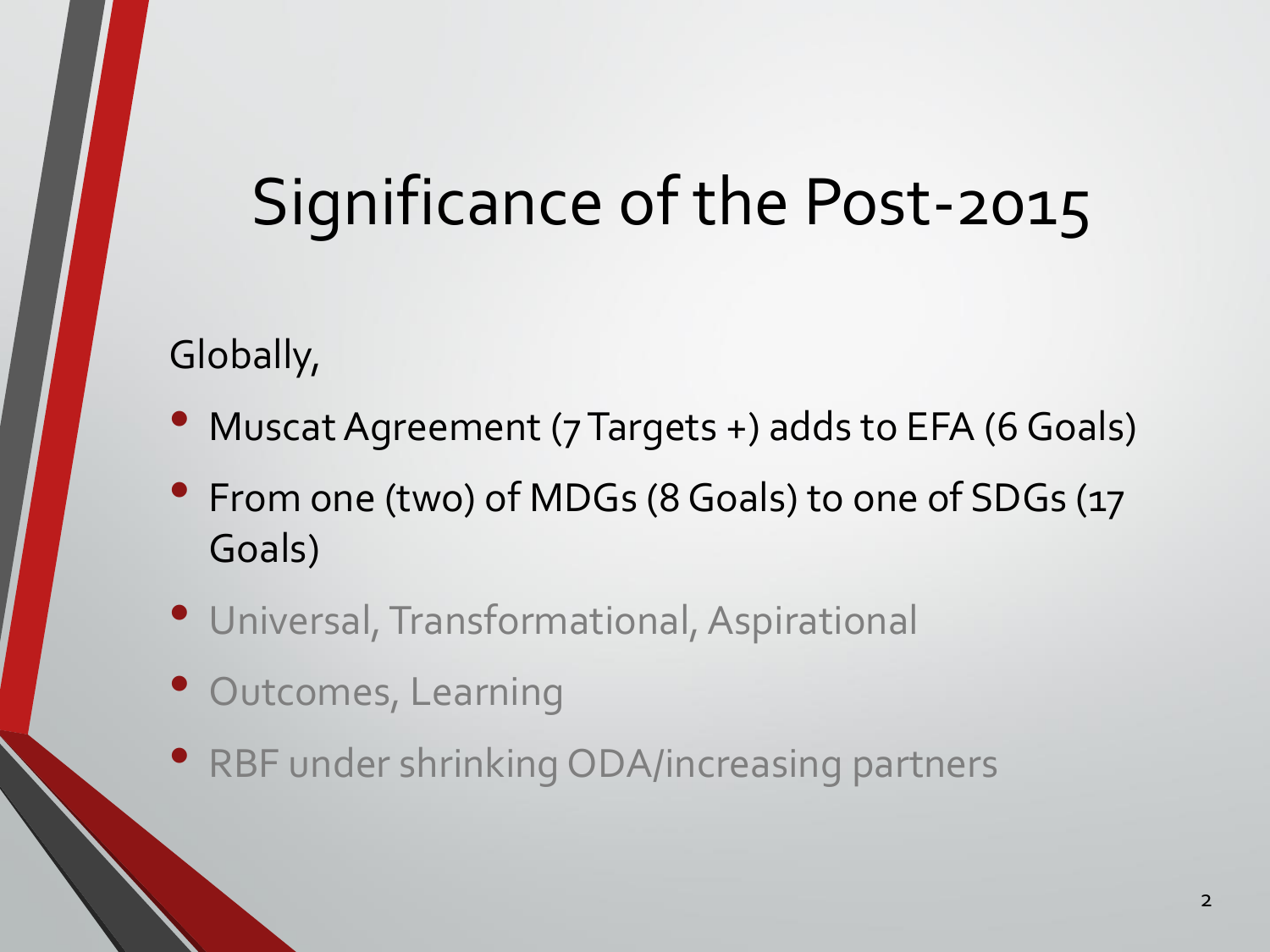## Run-up to Post-2015 Agenda

- 2000 EFA Dakar FW for Action goals to be achieved by 2015
- March 2014: EFA-SC discussed UNESCO" Position Paper "Education beyond 2015" and agreed:
	- To produce a joint proposal of SC as a voice of education community and for an advocacy at UN, NY
- May 12-14: Oman GEM adopted **Muscat Agreement**
- July 19: SDGs OWG published final outcome document
- August 6-8: APREC, Bangkok
	- To be followed by Lima, Kuwait, Kigali, and Europa
- Nov. 10-12: World Conference on ESD (Nagoya, Aichi)
- Jan.2015 UNSG Synthesis Report
- May 19-22 WEF Incheon
- eptember UN Summit 3 3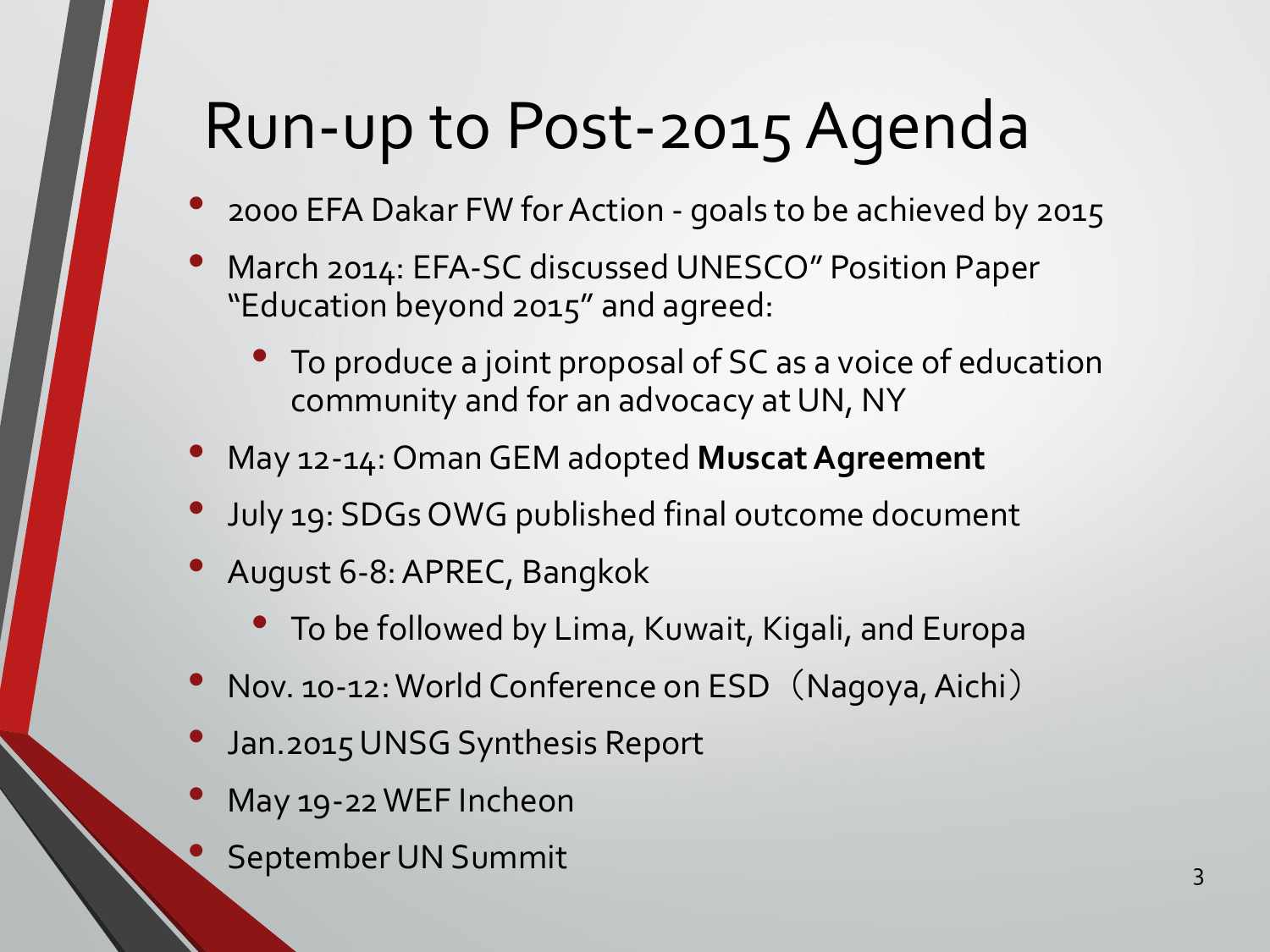# Early Childhood

| <b>Muscat Agreement Target</b>                                                                                                                                                                                                                                                                                                                | <b>OWG Target</b>                                                                                                                                                                             |
|-----------------------------------------------------------------------------------------------------------------------------------------------------------------------------------------------------------------------------------------------------------------------------------------------------------------------------------------------|-----------------------------------------------------------------------------------------------------------------------------------------------------------------------------------------------|
| <b>Target 1:</b> By 2030, at least $x\%$<br>of girls and boys are ready for<br>primary school through<br>participation in quality early<br>childhood care and education,<br>including at least one year of<br>free and compulsory pre-<br>primary education, with<br>particular attention to gender<br>equality and the most<br>marginalized. | 4.2 by 2030 ensure that all<br>girls and boys have access to<br>quality early childhood<br>development, care and pre-<br>primary education so that<br>they are ready for primary<br>education |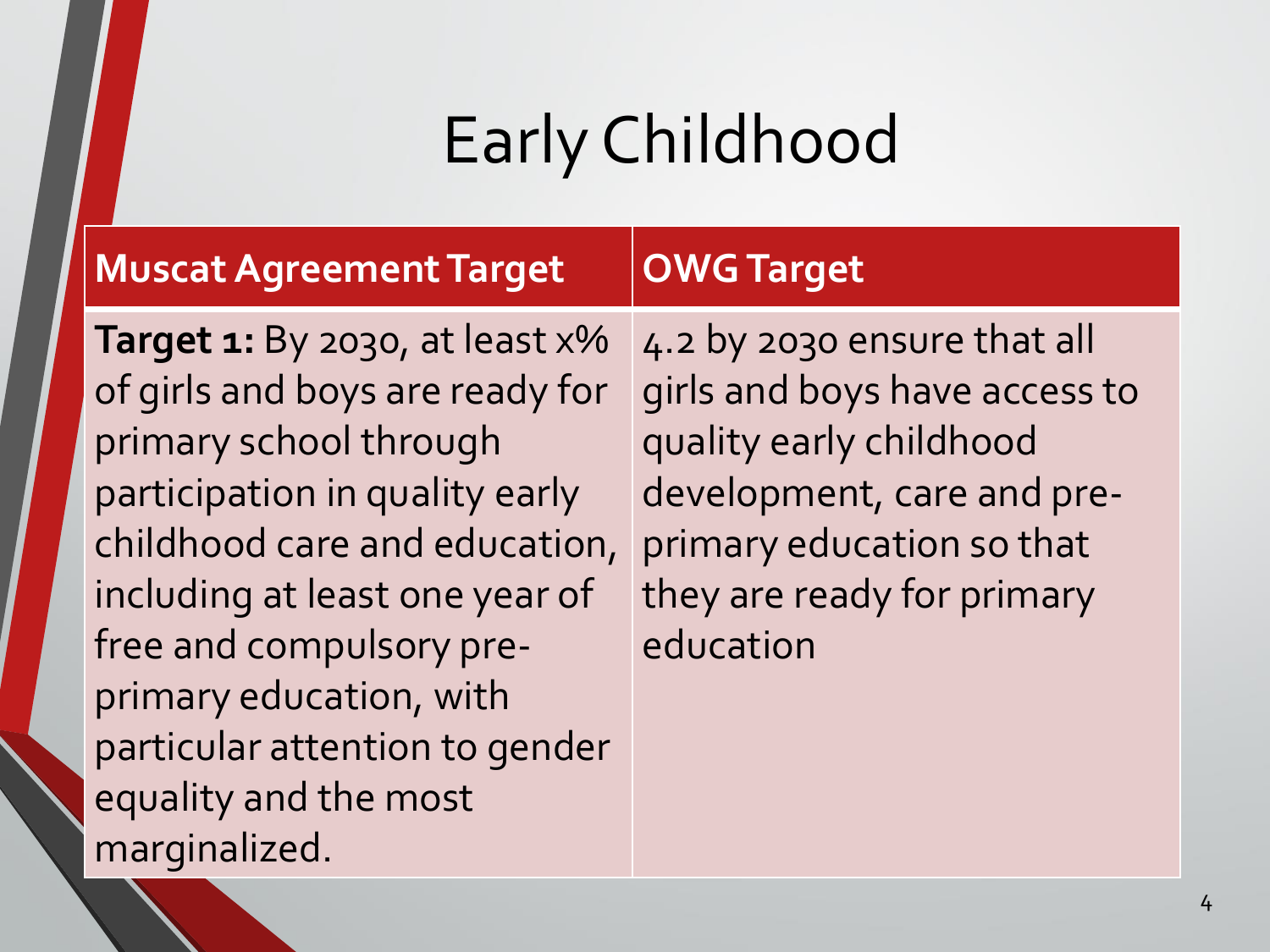### Primary and Secondary Education

### **Muscat AgreementTarget OWGTarget**

**Target 2:** By 2030, all girls and boys complete free and compulsory quality basic education of at least 9 years and achieve relevant learning outcomes, with particular attention to gender equality and the most marginalized.

4.1 by 2030, ensure that all girls and boys complete free, equitable and quality primary and secondary education leading to relevant and effective learning outcomes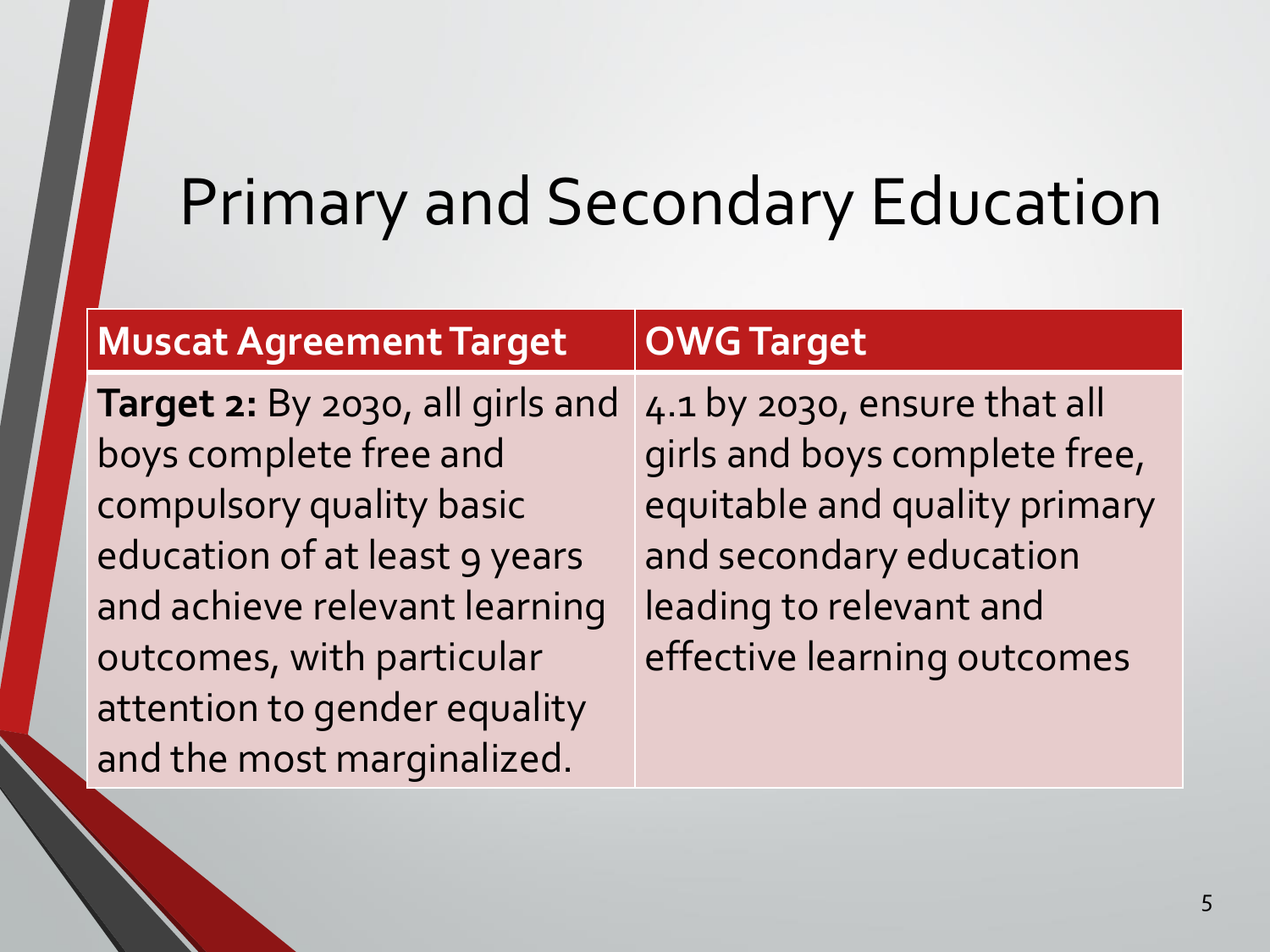### Literacy and Numeracy

### **Muscat AgreementTarget OWGTarget**

**Target 3:** By 2030, all youth and at least x% of adults reach a proficiency level in literacy and numeracy sufficient to fully participate in society, with particular attention to girls and women and the most marginalized.

4.6 by 2030 ensure that all youth and at least x% of adults, both men and women, achieve literacy and numeracy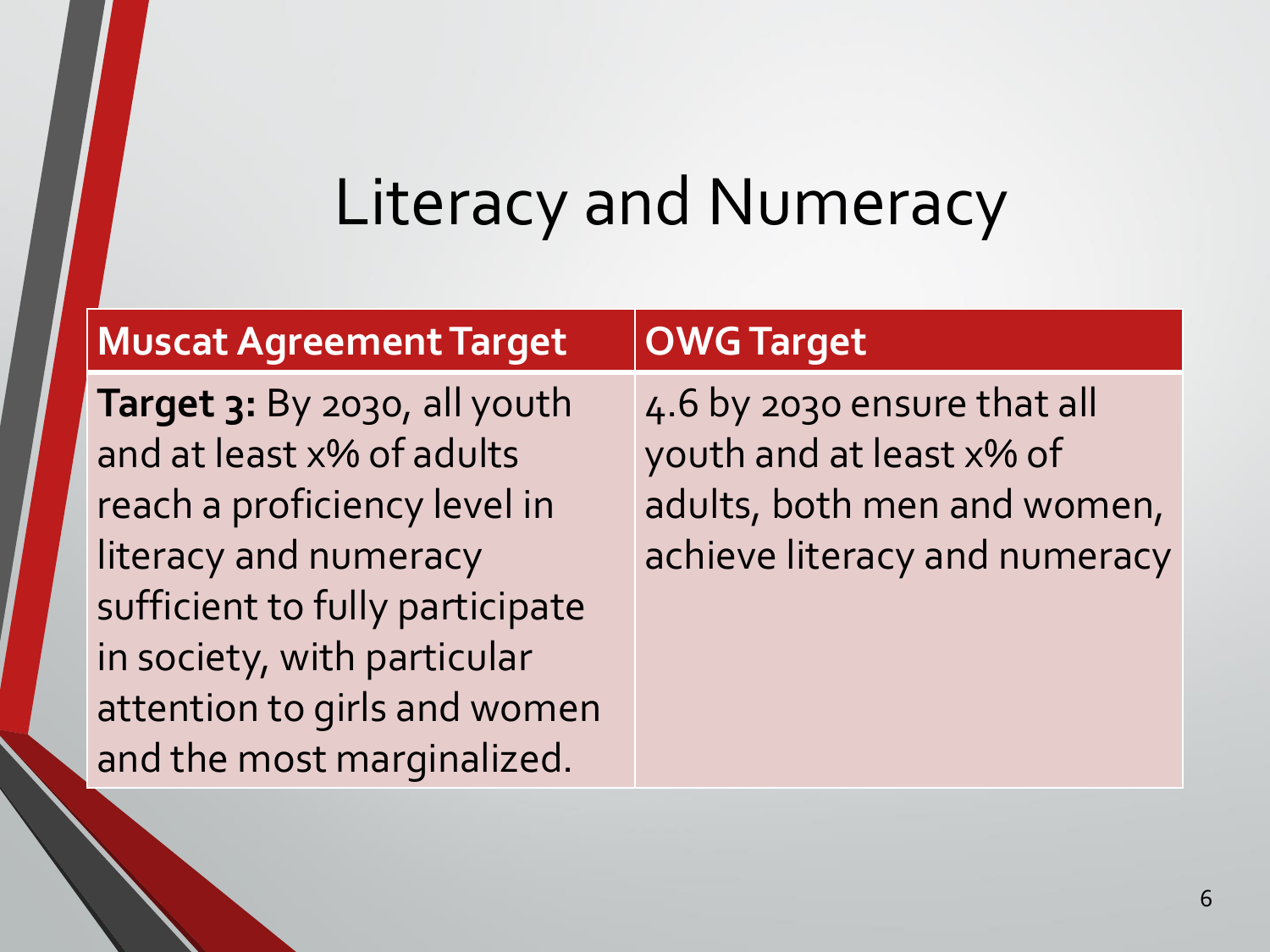# Skills for Work and Life

### **Muscat Agreement Target OWG Target**

**Target 4:** By 2030, at least x% of youth and y% of adults have the knowledge and skills for decent work and life through technical and vocational, upper secondary and tertiary education and training, with particular attention to gender equality and the most marginalized.

4.3 by 2030 ensure equal access for all women and men to affordable quality technical, vocational and tertiary education, including university

4.4 by 2030, increase by x% the number of youth and adults who have relevant skills, including technical and vocational skills, for employment, decent jobs and entrepreneurship

7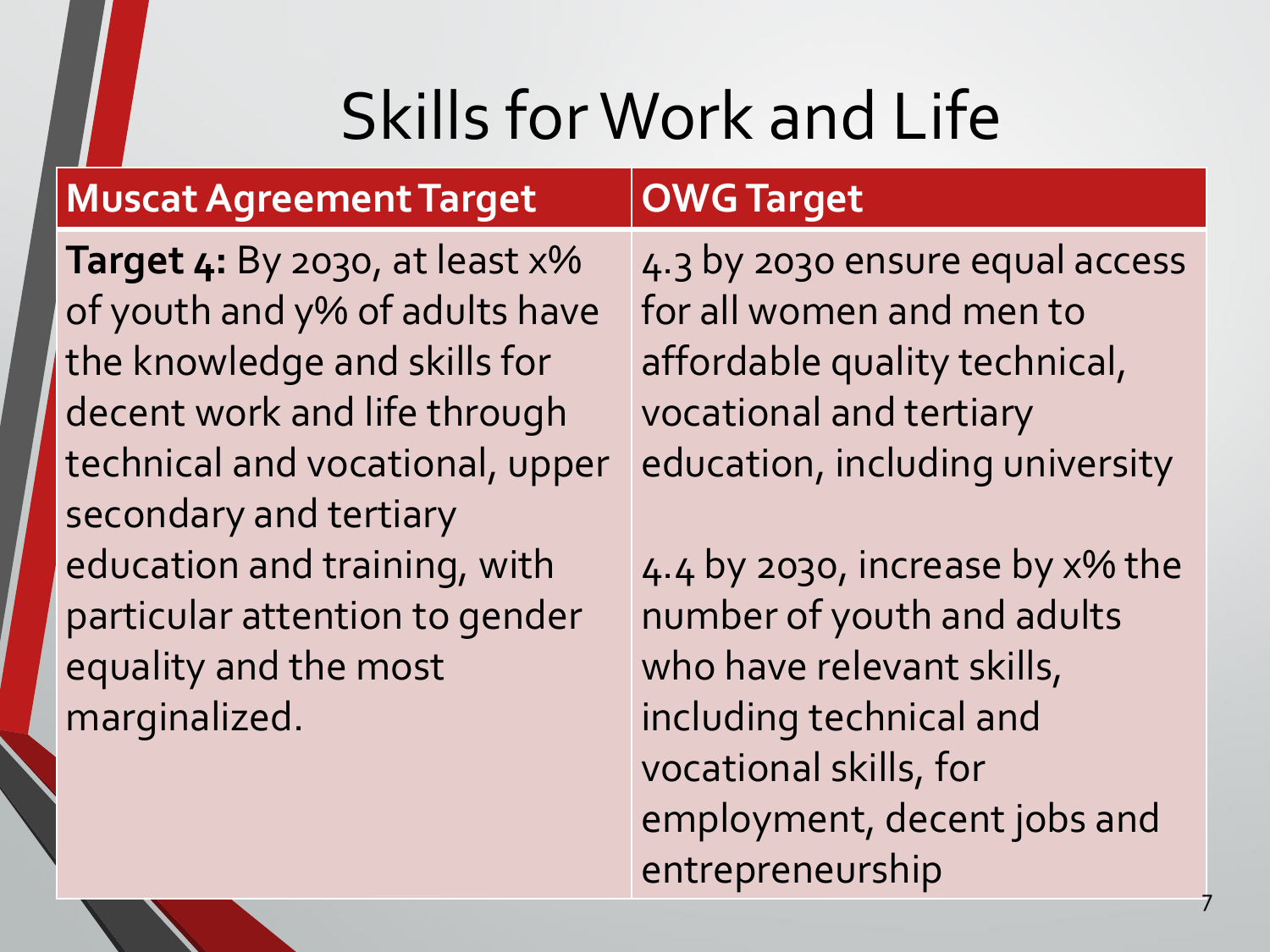# **Equity and Gender**

| <b>Muscat Agreement Target</b> | <b>OWG Target</b>                                                                                                                                                                                                                                                            |
|--------------------------------|------------------------------------------------------------------------------------------------------------------------------------------------------------------------------------------------------------------------------------------------------------------------------|
|                                | 4.5 by 2030, eliminate gender<br>disparities in education and<br>ensure equal access to all<br>levels of education and<br>vocational training for the<br>vulnerable, including persons<br>with disabilities, indigenous<br>peoples, and children in<br>vulnerable situations |
|                                |                                                                                                                                                                                                                                                                              |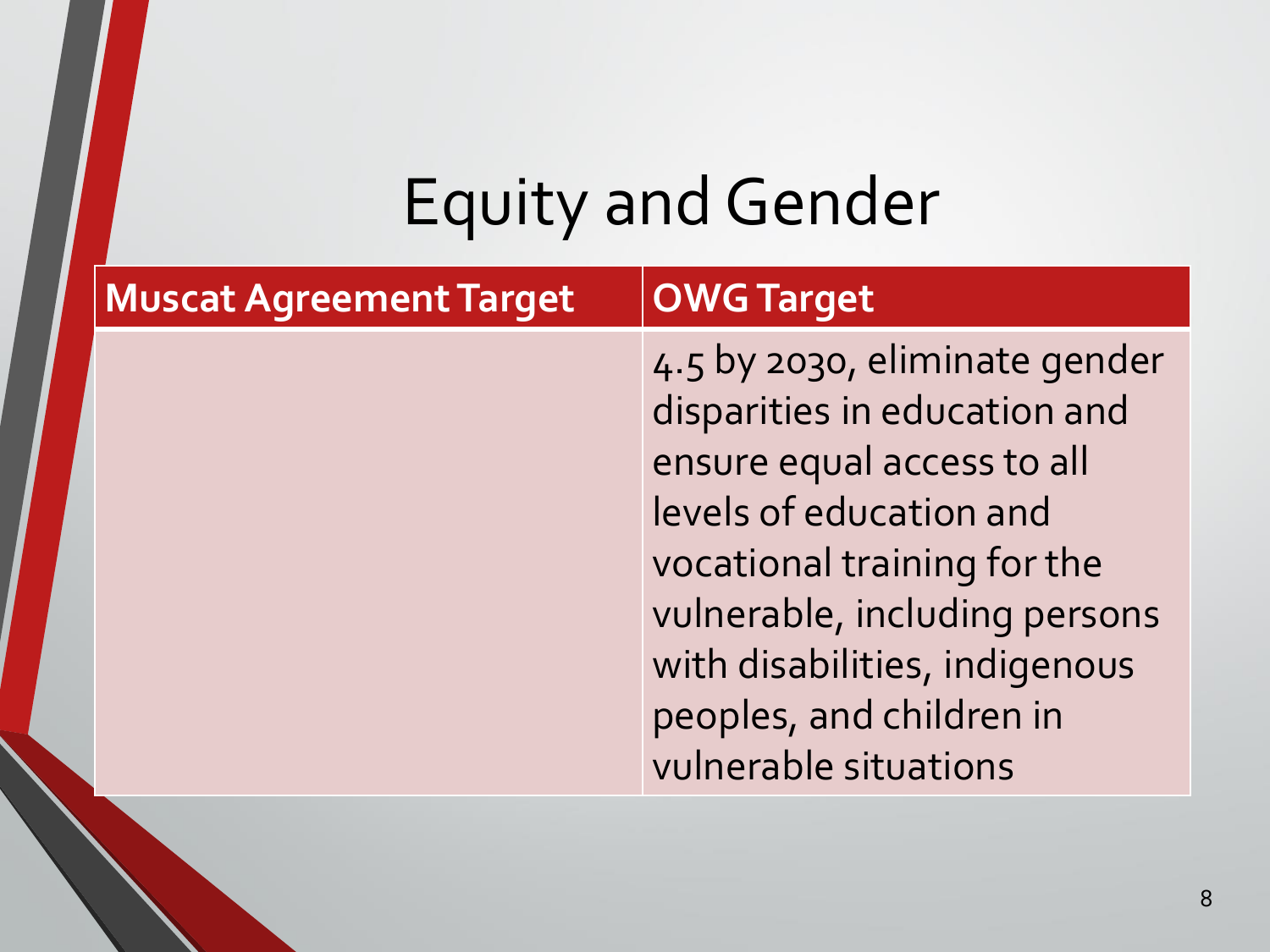## ESD and GCE

### **Muscat Agreement Target OWGTarget**

**Target 5:** By 2030, all learners acquire knowledge, skills, values and attitudes to establish sustainable and peaceful societies, including through global citizenship education and education for sustainable development.

4.7 by 2030 ensure all learners acquire knowledge and skills needed to promote sustainable development, including among others through education for sustainable development and sustainable lifestyles, human rights, gender equality, promotion of a culture of peace and non-violence, global citizenship, and appreciation of cultural diversity and of culture's contribution to sustainable development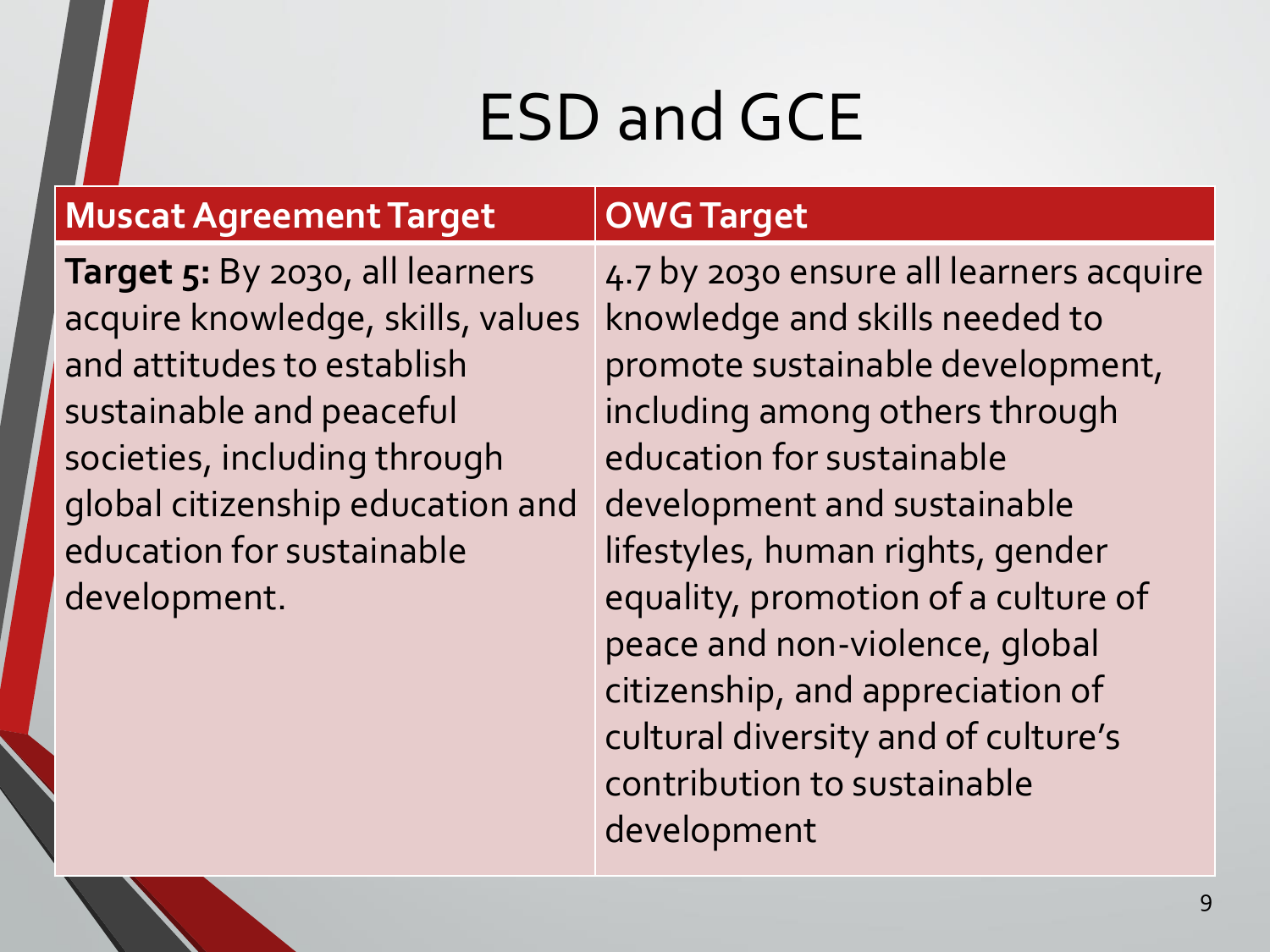## Teachers

### **Muscat Agreement Target OWGTarget**

**Target 6:** By 2030, all governments ensure that all learners are taught by qualified, professionallytrained, motivated and wellsupported teachers.

4.c by 2030 increase by x% the supply of qualified teachers, including through international cooperation for teacher training in developing countries, especially LDCs and SIDS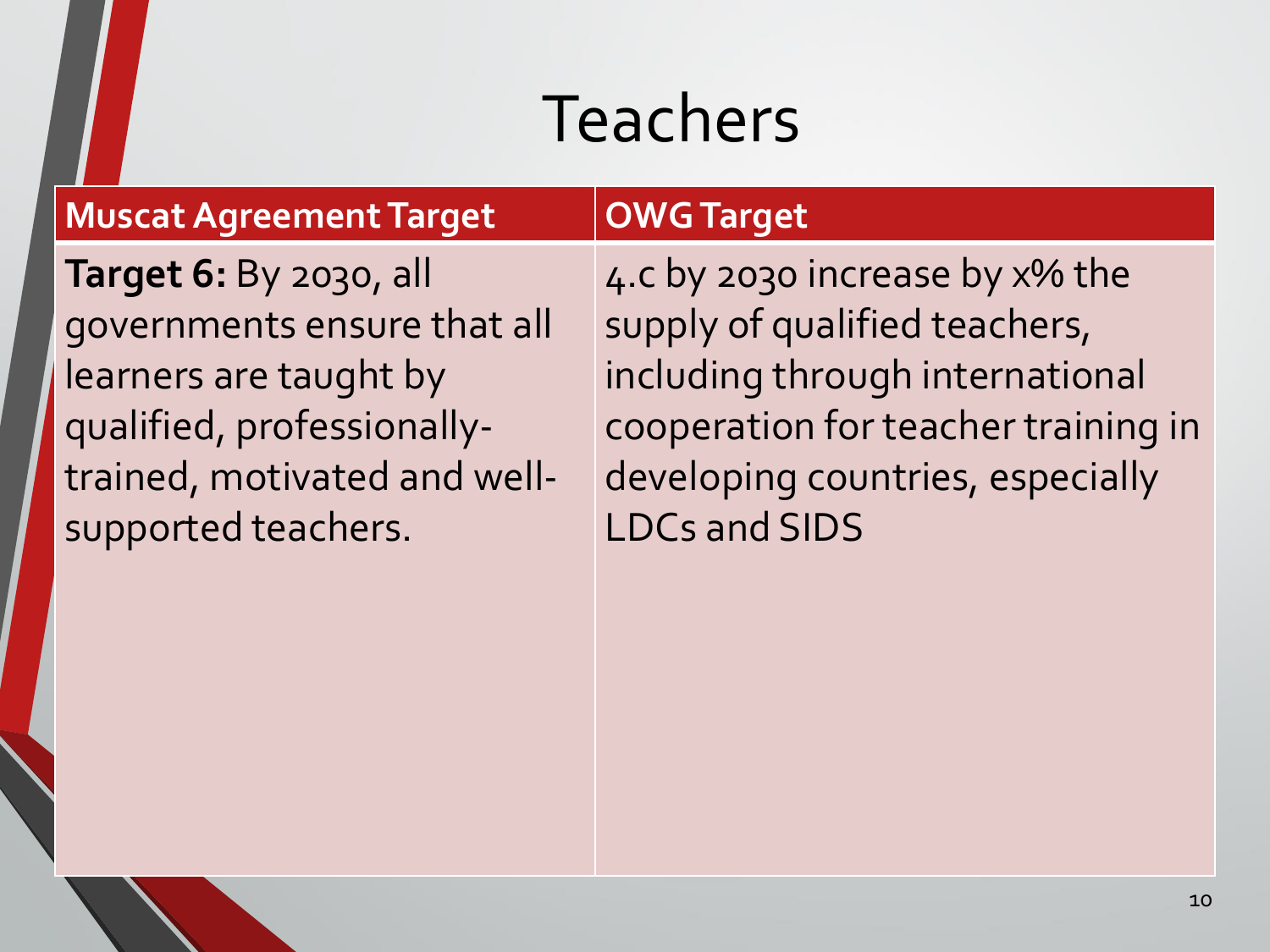### Finance and other means

### **Muscat Agreement Target OWGTarget**

**Target 7:** By 2030, all countries allocate at least 4-6% of their Gross Domestic Product (GDP) or at least 15-20% of their public expenditure to education, prioritizing groups most in need; and strengthen financial cooperation for education, prioritizing countries most in need.

4.a build and upgrade education facilities that are child, disability and gender sensitive and provide safe, non-violent, inclusive and effective learning environments for all

4.b by 2020 expand by x% globally the number of scholarships for developing countries in particular LDCs, SIDS and African countries to enrol in higher education, including vocational training, ICT, technical, engineering and scientific programmes in developed countries and other developing countries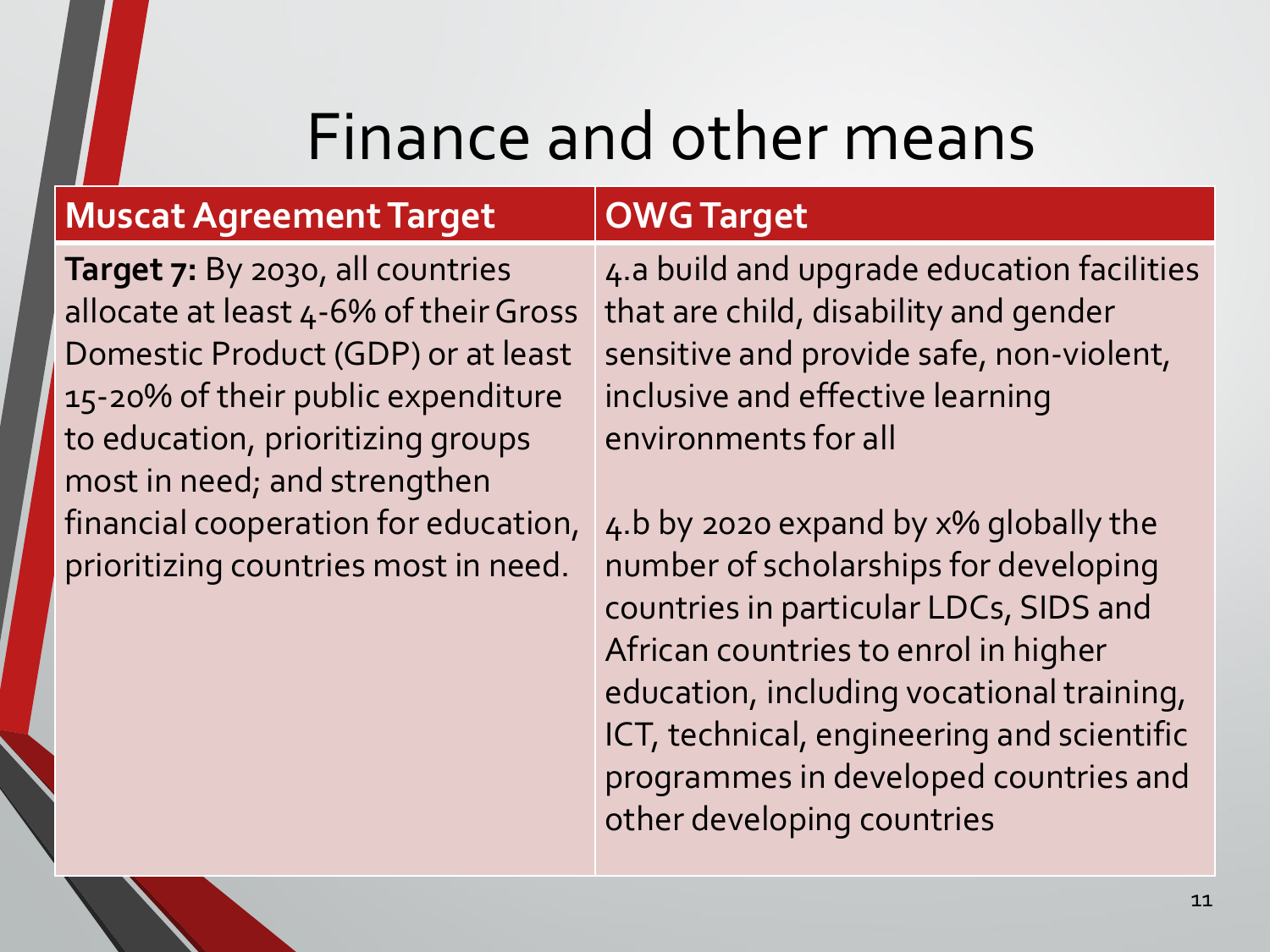## Significance of the Post-2015

### Globally,

- Muscat Agreement (7 Targets +) adds to EFA (6 Goals)
- From one (two) of MDGs (8 Goals) to one of SDGs (17 Goals)
- Universal, Transformational, Aspirational
- Outcomes, Learning
- RBF under shrinking ODA/increasing partners

How to link?!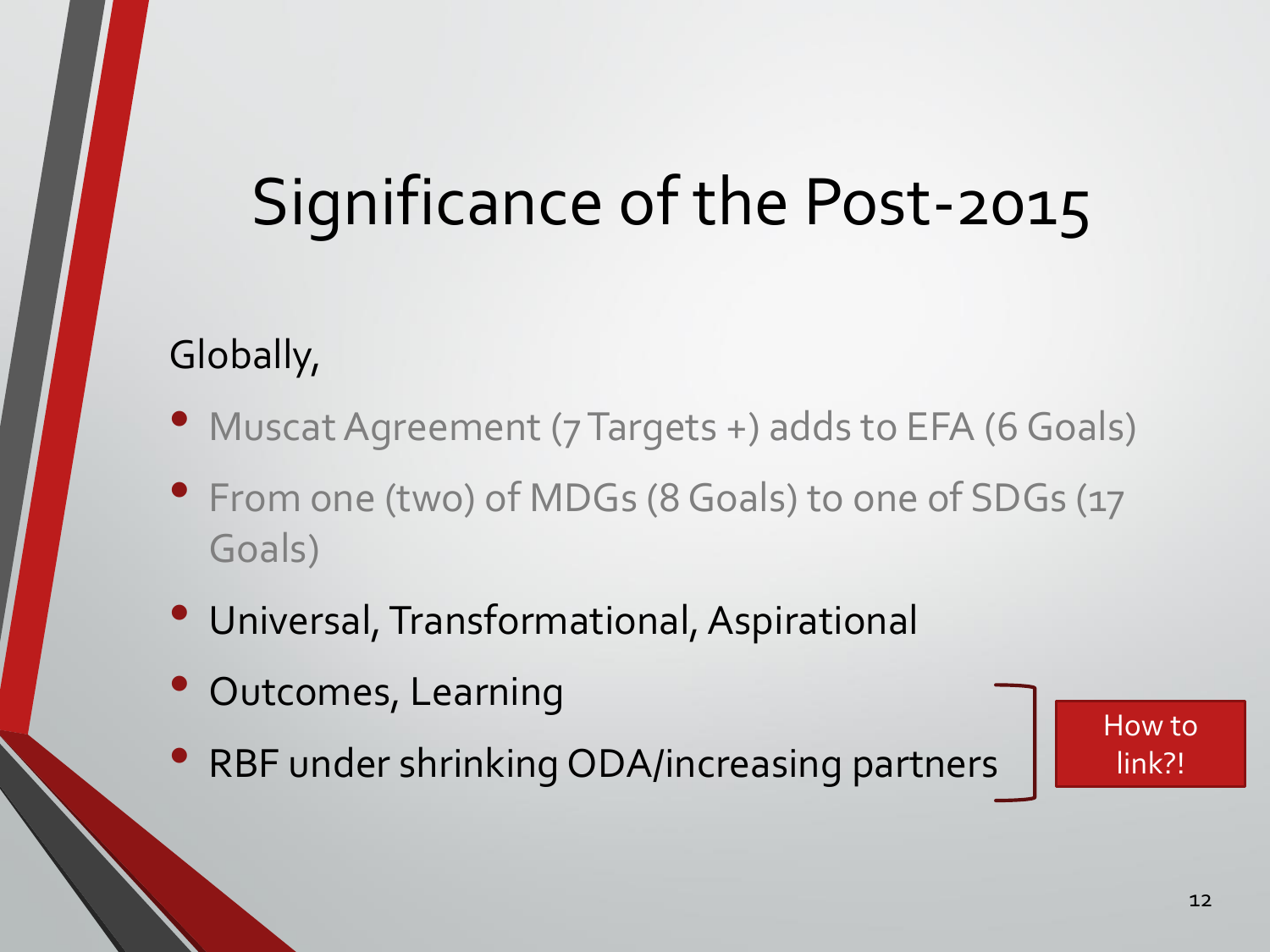### Japan's response to the Post-2015

### • Shrinking ODA allocation

- More players, especially private sectors
- Redefining "international cooperation"
- Using Japan's strengths and meet expectations
- Formulating a new ODA Charter
- Formulating a new policy on Int. Ed. Cooperation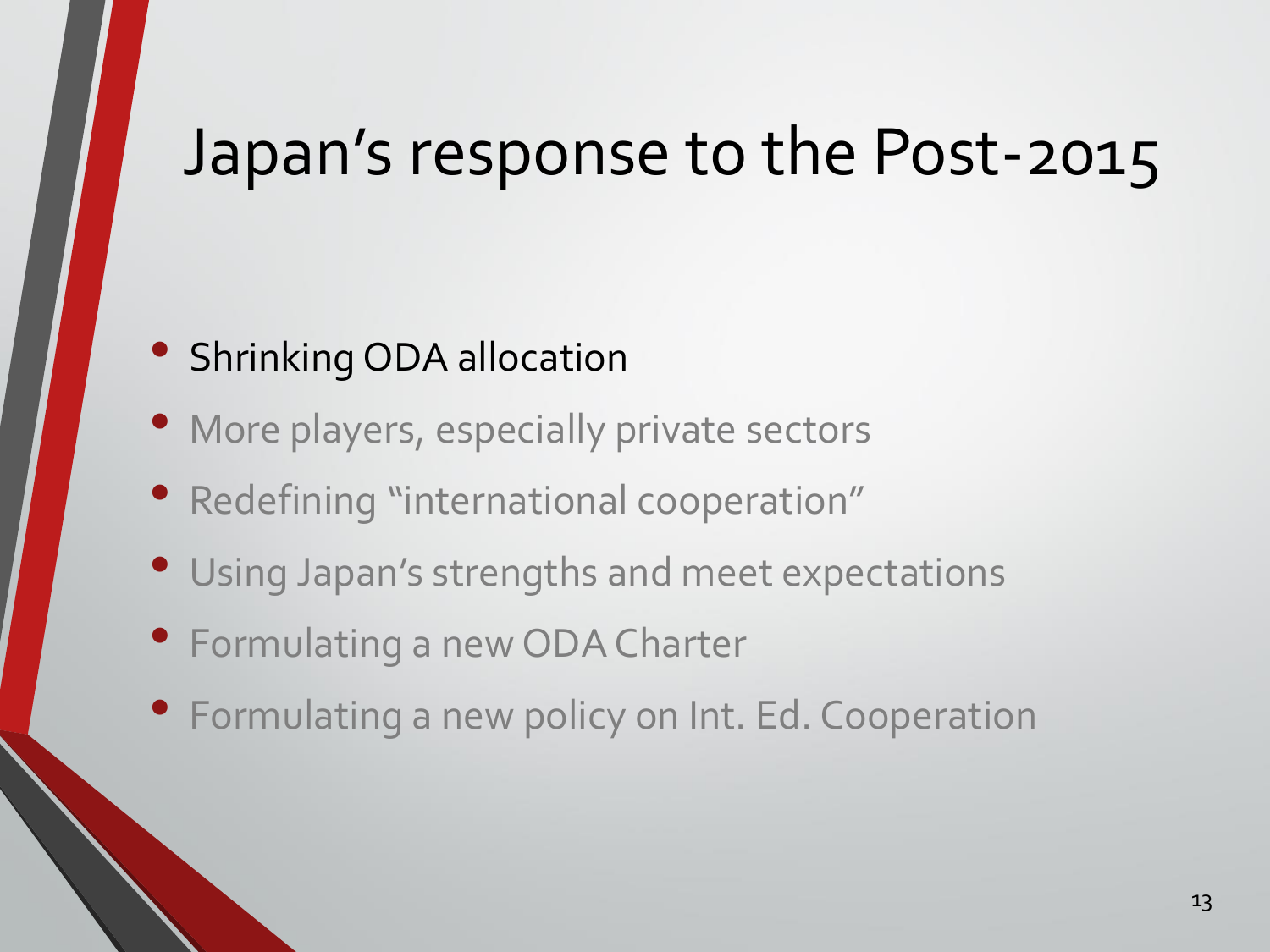### Japan's ODA Budget



2001 2002 2003 2004 2005 2006 2007 2008 2009 2010 2011 2012 2013

Source: MOFA ODA White Paper various years.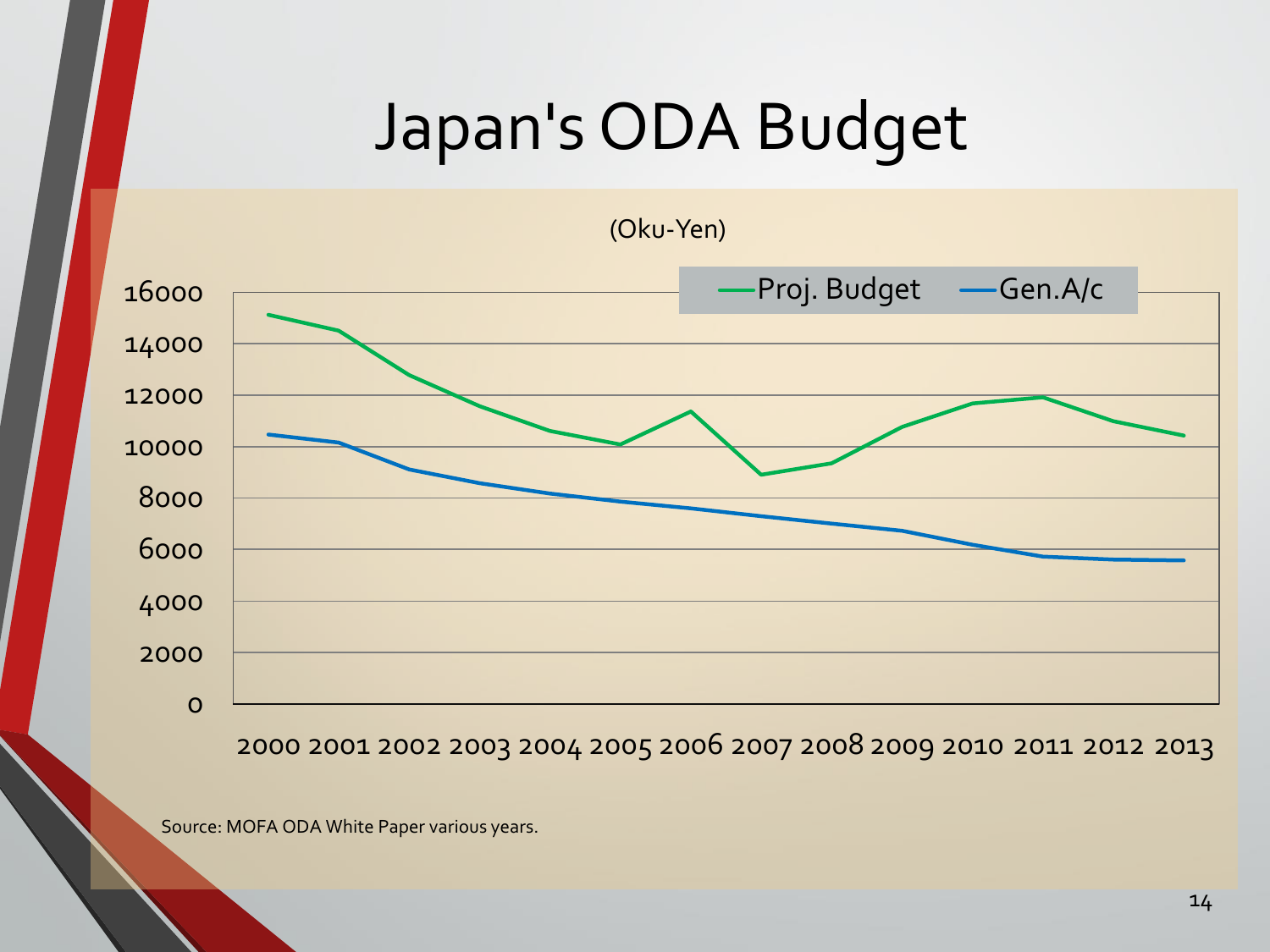## Japan's Education Aid by Type

### **(Commitment, Calendar Year, Current US\$ million)**



Source: MOFA various years.

Note: Figures include aid for Eastern Europe and graduated countries.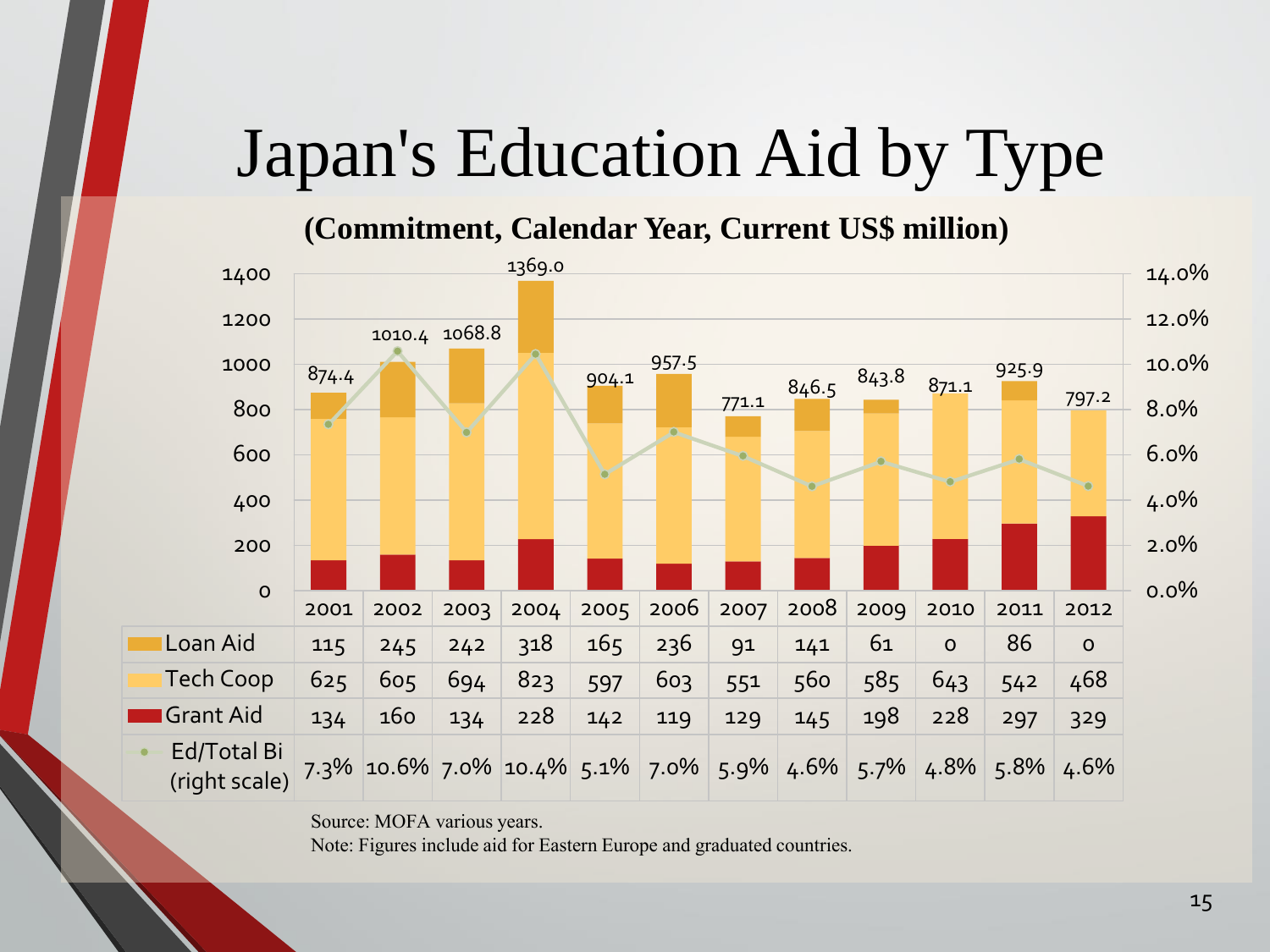# **Japan's ODA for Education by Subsector**

(Commitment, Calendar year, Current US\$ million)

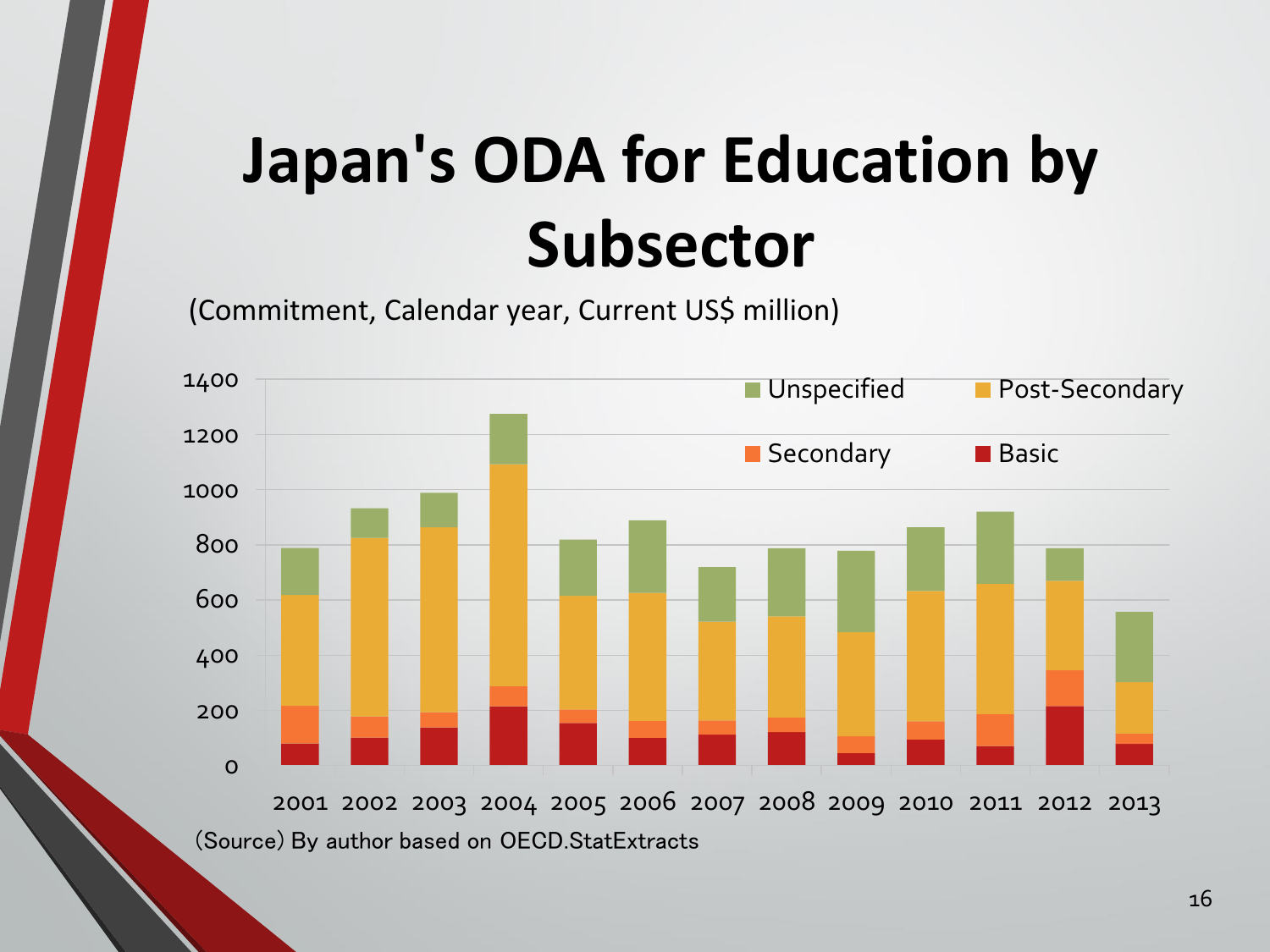### Japan's response to the Post-2015

- Shrinking ODA allocation
- More players, especially private sectors
- Redefining "international cooperation"
- Using Japan's strengths and meet expectations
- Formulating a new ODA Charter
- Formulating a new policy on Int. Ed. Cooperation